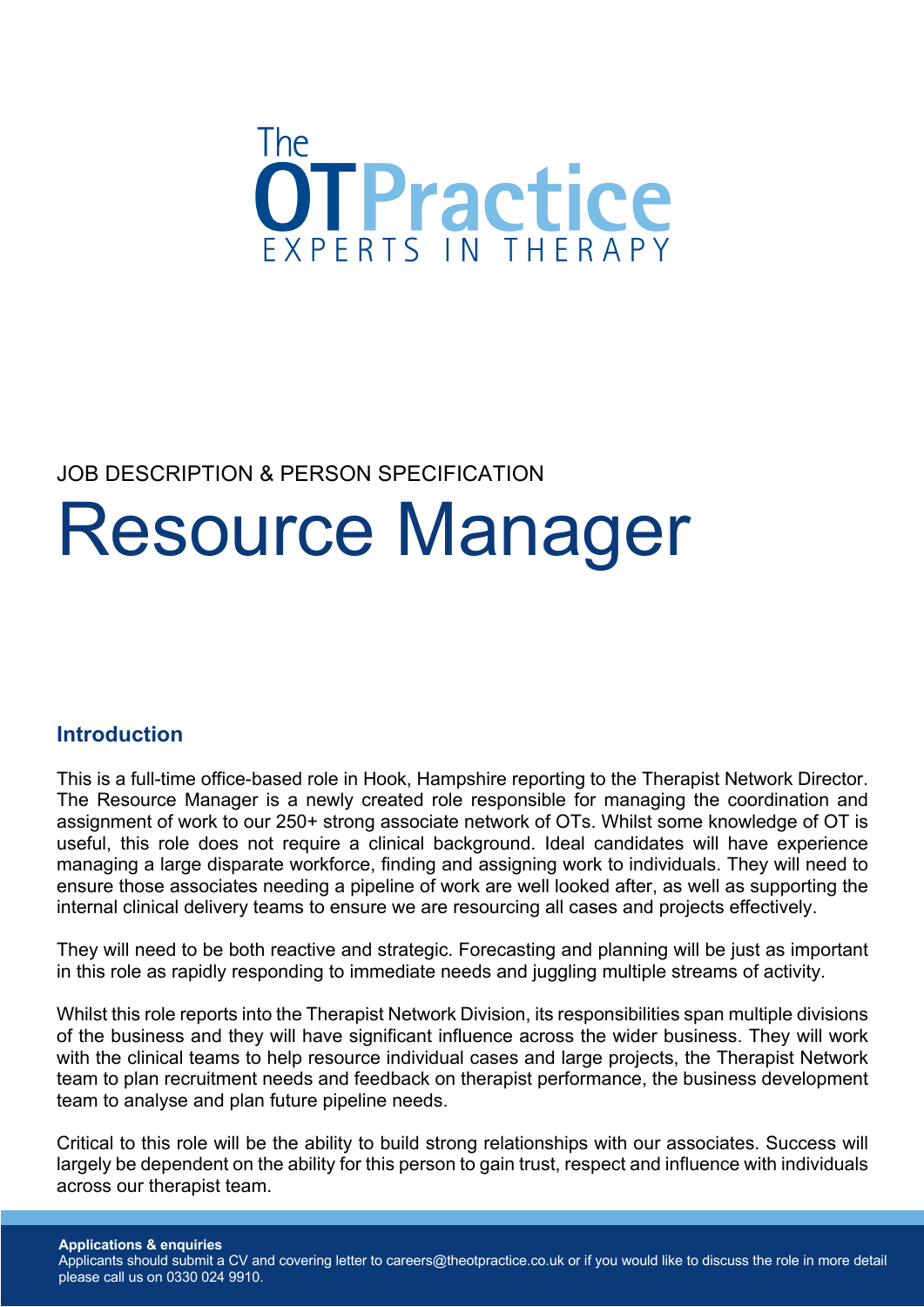## **Our Company ethos**

- We make clients & potential clients feel understood and provide sound professional advice
- We are friendly & caring, but always remain professional
- We are socially responsible if there is a better option for a prospective client then we say so
- We are client-focused and want to ensure our clients feel they are in safe hands
- We are driven and go the extra mile if that is what is needed to keep a client happy

## **Details of the role**

The successful candidate will be responsible for the following core tasks:

#### **Resourcing projects & cases**

- Responsibility for resourcing all Key Account projects and placements
- Support Clinical Service Managers with finding OTs for referrals they are struggling to fulfil
- Where necessary, instruct and assist the Therapist Network team with immediate reactive therapist searches (outside of network) to fulfil key projects and referrals where we don't have availability.
- Balance needs and therapist availability across each clinical team

#### **Therapist utilisation & capacity**

- Responsibility for knowing, recording and responding to therapist availability
- Primary point of contact for therapists regarding capacity and desire for more work
- Pro-actively seek out work for therapists with available capacity
- Manage and set expectations with therapists seeking work to ensure they are taking cases within a reasonable distance and their capabilities
- Working with clinical teams as well as business development and marketing to ensure we are taking a targeted approach to building caseloads in the right locations where we have capacity.
- Responsibility for internal promotion and awareness of therapist urgently seeking more work
- Review therapist's capacity commitments and negotiate where appropriate to increase overall network capacity from existing therapists

#### **Therapist performance**

- Feedback to the Therapist Network team on the performance of therapists and their willingness to take suitable work.
- Facilitate a rapid progression for new joiner through their probation but seeking appropriate work for them

#### **Planning and management**

- Work with Therapist Network team and Business Development team on resource planning and project pipeline scheduling
- Liaise with managers across all clinical operations to establish and coordinate current and predicted resourcing needs, with ultimate responsibility for defining therapist recruitment needs
- Analyse enquiries and referral conversions lost due to lack of available therapists
- Analyse and pro-active management of therapist availability
- Create and track targets and KPIs present reports to management

#### **Engagement with therapists**

How the Resource Manager engages with the therapist team will crucial. They will be expected to:

Applicants should submit a CV and covering letter to careers@theotpractice.co.uk or if you would like to discuss the role in more detail please call us on 0330 024 9910.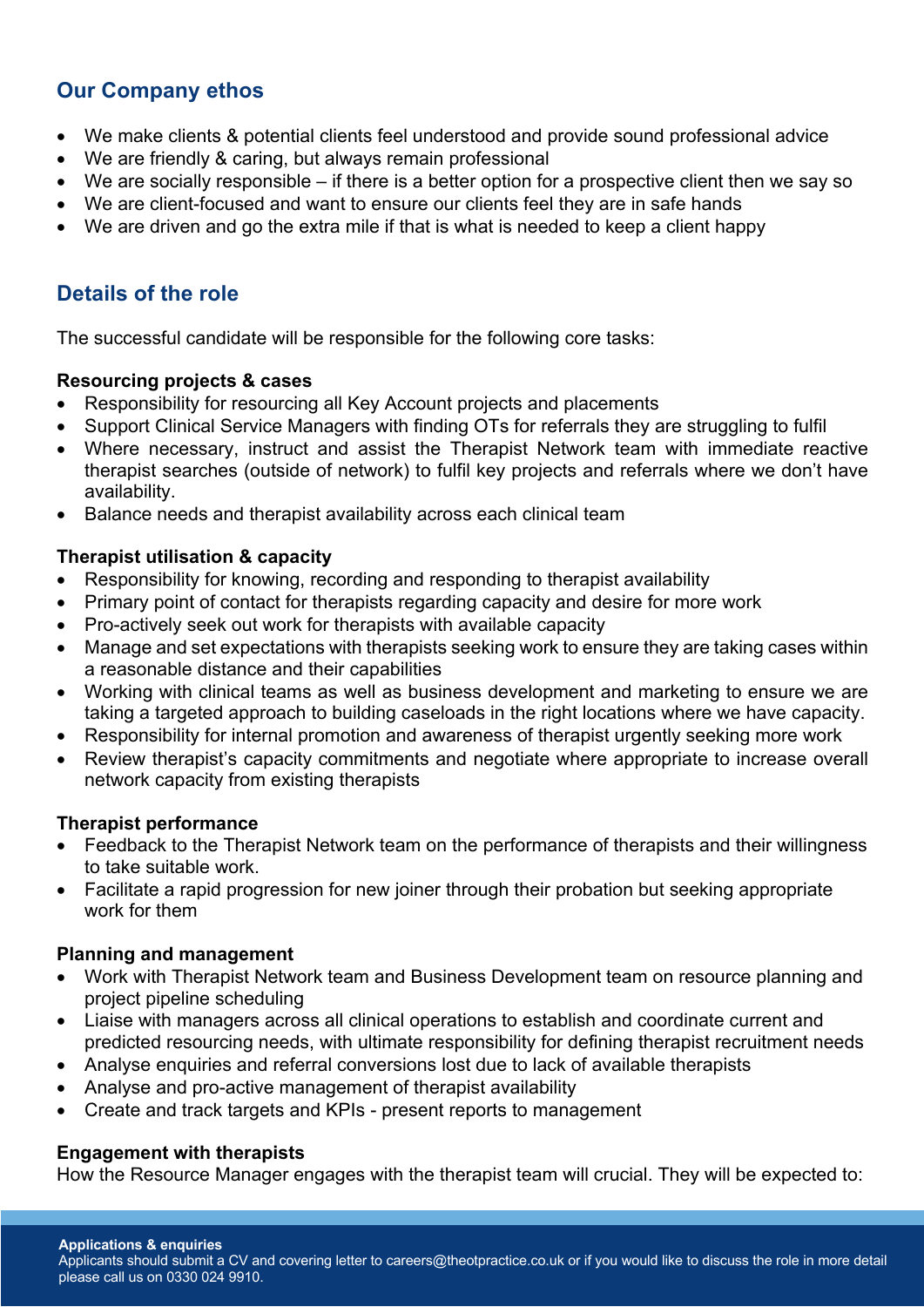- Maintain significant pro-active daily direct communication with therapists (by phone)
- Be highly responsive and be pro-active with communication when seeking work for therapists even when struggling to deliver.
- Build relationships and trust with therapists to establish a high level of authority and respect
- Be able to influence outcomes and set expectations.
- Feed into Therapist Network marketing activities and communications to therapists

### **Skills and qualifications**

The following skills and qualifications will be required/desirable:

- Experience managing or coordinating a disparate or large team
- Experience recruiting or placing individuals
- Able to demonstrate previous experience with developing and maintaining a large number of relationships and having strong influencing skills
- Strong commercial awareness
- Experience of reporting KPIs to senior management / clients
- High level of competency with technology and autonomous analytical analysis
- Experience within or knowledge of the healthcare industry is desirable but not essential
- Willing to undertake a DBS check
- Attention to detail

## **Personal skills & attributes**

Fundamental to this role is the character and temperament of the individual. Important personal skills and attributes include:

- Infectious energy and positivity
- Thrives on talking to people and building relationships
- Enjoys a challenge and overcoming obstacles
- Gravitates to the phone not email
- Excellent telephone manner chatty and confident but always professional
- Ability to act on own initiative, self-motivated and tenacious
- Exceptional organisational skills
- Efficient working style and ability to juggle tasks without missing things
- Taking responsibility and having the ability & confidence to make good decisions
- Persuasive, with sound influencing and stakeholder management skills
- Problem solver with drive and determination
- Personal pride in their work
- Within the team, a desire to question the status quo and be innovative
- Able to remain calm, composed and professional under stressful or confrontational situations
- A strong sense of ethics and integrity

## **Working with The OT Practice**

We pride ourselves on being a caring, friendly and professional company. We believe the growth of our business to date is directly attributed to ensuring our values are at the core of everything we do. New joiners will receive an initial induction period and undergo a 6-month probation period.

**Working hours**: Hours Monday to Friday 9am to 5.30pm (5pm Fridays).

**Applications & enquiries** Applicants should submit a CV and covering letter to careers@theotpractice.co.uk or if you would like to discuss the role in more detail please call us on 0330 024 9910.